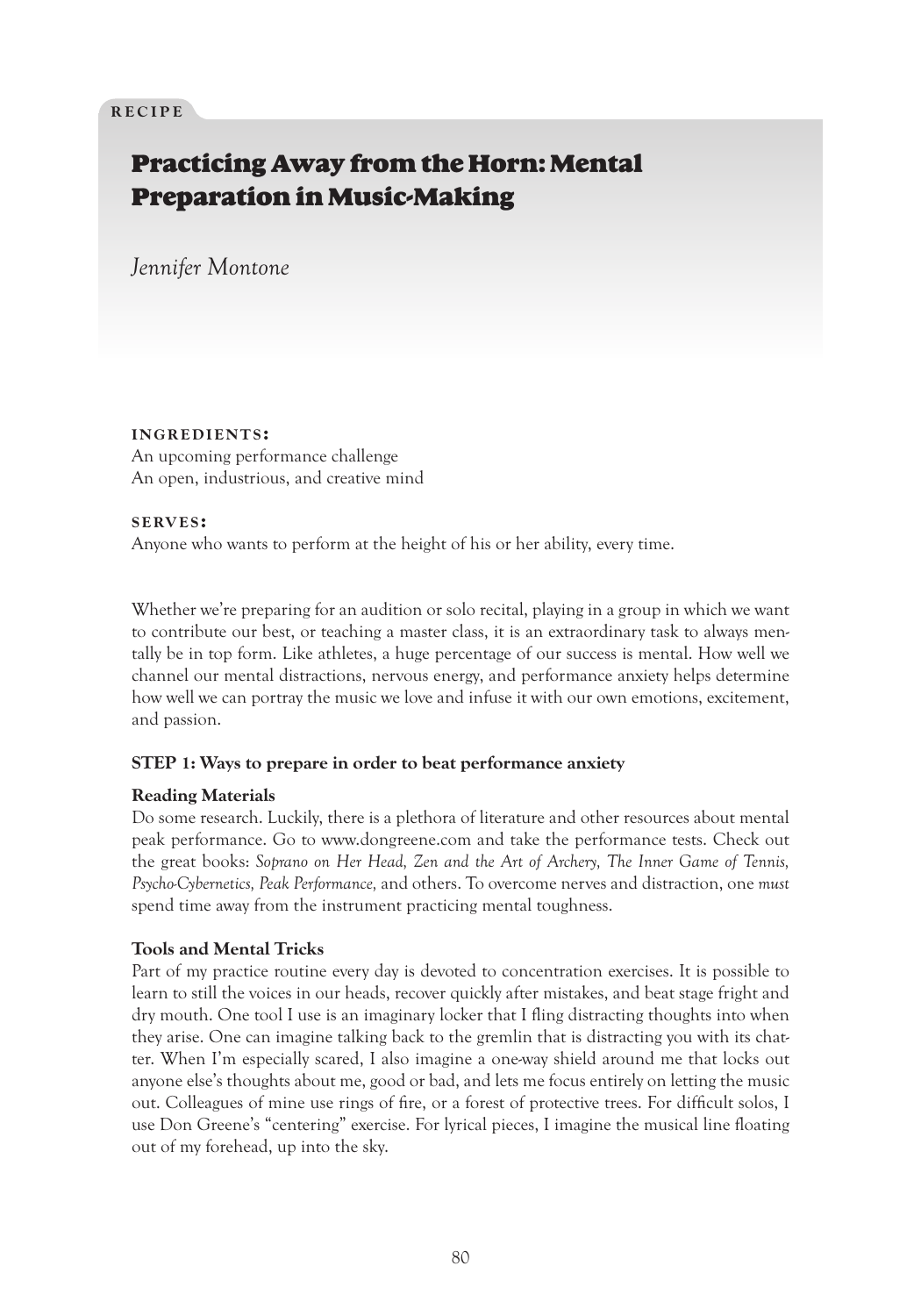Before performances, I have a very basic meditation exercise consisting of deep breathing and getting into an alpha state by imagining myself slowly walking down a flight of stairs. I then imagine every aspect of "the big day," up to the act of delivering a fantastic, inspiring performance. The exercise stops there; it is best to focus on the process, not the outcome. What we believe and imagine becomes so. The mental picture you create of yourself and your performances will always inevitably mirror the performances themselves.

#### **Basics and Common Sense**

Insisting on maintaining healthy brass playing habits will also improve your mental (not to mention your physical) performance. Require yourself to do some yoga or basic stretching every day before you play, both for the physical benefits and for mental calm and concentration. Vow to do 5 minutes of breathing exercises every morning before you pick up your horn. Web sites like www.breathinggym.com and www.home.columbus.rr.com/juliarose/ (click on the master classes link) are excellent resources. Take the opportunity to work with gurus like Jean Rife (*Yoga for Musicians*), Keith Underwood (excellent wind and brass teacher, NYC), Laurie Frink (Carmine Caruso method, NYC), Jim Thompson (*Buzzing Basics*), Sam Pilafian (breathing coach), and others. Let being a healthy brass player and a grounded human being be the foundation for the vocal, creative musicality we all strive for.

# **STEP 2: Using musical inspiration to keep your mind focused on the correct things**

# **Training Your Musical Ear**

Create in the back of your mind a musical library of favorites to remind yourself of why you work so hard: to share gorgeous music with an audience that may walk away inspired, moved, changed in some way. Learn and cherish all great music, classical or otherwise. Emulate beauty, creativity, rhythmic grooves, nuance, and passion wherever you find it. If I have a solo performance or a big orchestra piece coming up, I will research the composer, listen to his other works, or listen to some of the world's most fantastic performers. For example, Jascha Heifitz and Fritz Wunderlich are perfect inspirations for solo works. Renee Fleming's Strauss CD, especially the *Der Rosenkavalier* excerpts, helps me prepare for *Ein Heldenleben*. The Metropolitan Opera's *Ring Cycle* challenges me to try and embody the sweeping, effortless soaring, combined with mysterious detail work, necessary for Mahler symphonies.

# **Using this Concept in Audition Preparation**

For an audition, two months beforehand, I collect CDs of the pieces on the audition list and make a "master tape" (on an iPod, MiniDisc player, CD, or cassette tape) of all of the excerpts. I record not only the official "excerpt," but the whole movement that it is in, or at least the 100 bars before and after it. I then listen to it *constantly*. Also, every few days, I play along with the recording blaring, to train my body and mind so that every time I play the piece, I feel like I am *in* the group, playing my heart out, having a total blast, hearing all the other parts around me, feeling the collective energy, being a part of intense musical conviction—energy, timing, sound, pitch, musical flair. I suggest trying to imagine: I am the third horn of the Cleveland Orchestra under Szell, or fifth horn in the Berlin Philharmonic. I am Dale Clevenger (or Joe Alessi or Bud Herseth . . . ) leading his section, playing with incredible colleagues. I am Dennis Brain playing Mozart, I am Sylvia McNair *singing* Mozart. I am an oboe here, a heavy metal band there . . . then at the performance, be yourself, with the brilliance of others in surround sound underneath you, as an inspiration and guide.